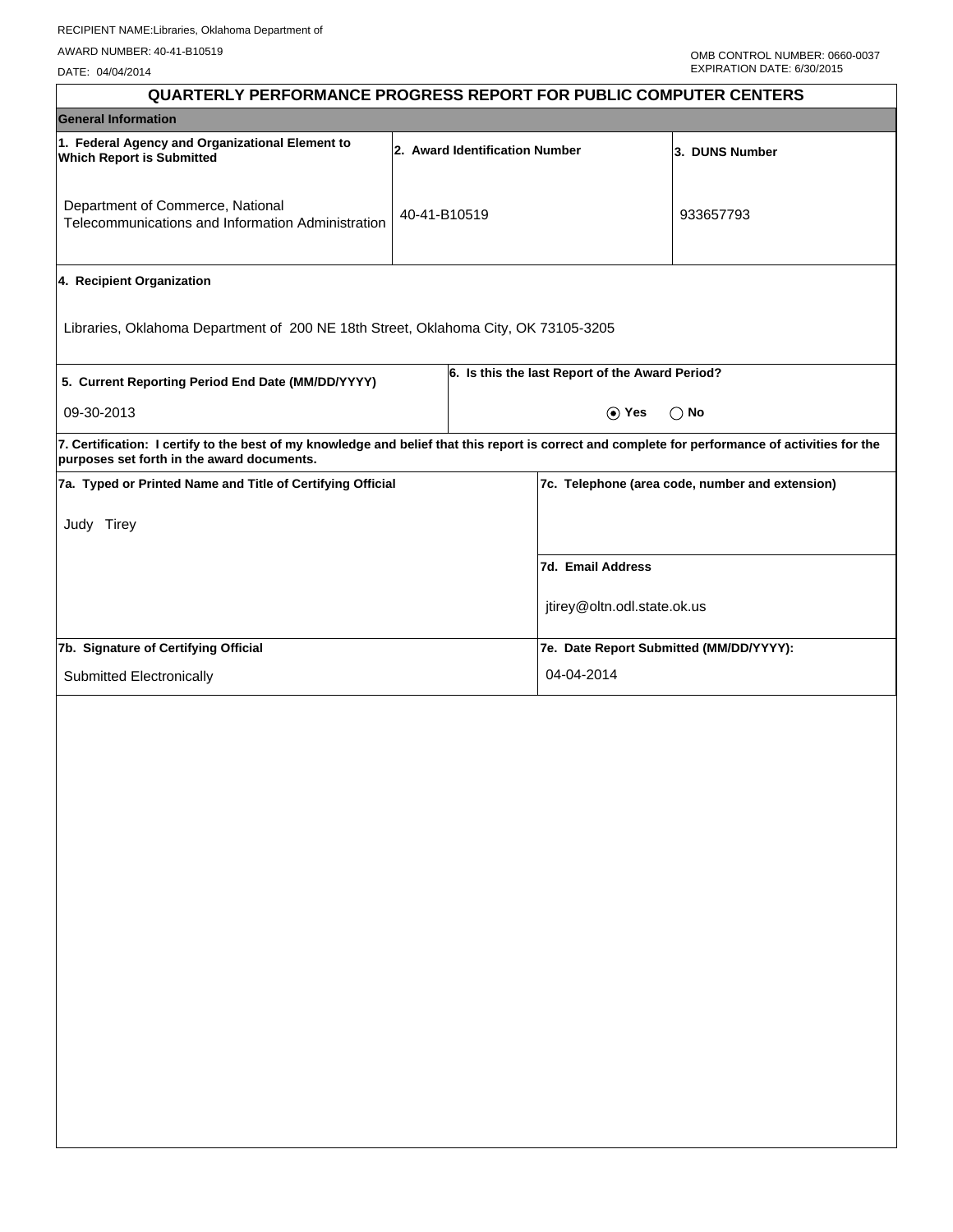OMB CONTROL NUMBER: 0660-0037 EXPIRATION DATE: 6/30/2015

**Project Indicators (This Quarter)**

## **1. Please describe significant project accomplishments completed during this quarter (600 words or less).**

The original Okconnect grant goals were achieved as well as considerable advancement for the suitabilities and growth of high speed internet and videoconferencing (VC) services at the Okconnect participating libraries. The Okconnect grant has leveraged the implementation of higher speed broadband and implemented technologies which provide access to online information, distance learning, health, e-government and video communication across Oklahoma, a large rural state with significant challenges across key socio-economic areas. Three hundred and thirty two VC capable laptops and desktops, as well as 37 room- based and 9 desktop VC units were placed in 43 of the 44 Okconnect libraries.

An increase in usage of library computers was driven by added computers and improved connectivity, with 22 libraries offering 100 MB. The use of customer-owned laptops also increased. There were 30,498 average weekly library users with staff assisting 6,927 average weekly customers with computer related questions. Sufficient computers are available for customers to complete extended online job applications, take a test, or research a health condition.

8,952 Oklahomans have increased their computer skills through participation in one or more of the 23,924 hours of computer training offered. Basic computer, internet and tablet usage classes were offered as well as classes in Facebook safety, AARP tax assistance, ESL literacy training, citizenship test training and healthy lifestyles. One City IT administrator visited the library to download a 3GB file in 17 minutes rather than the estimated 7.5 hours utilizing a shared city T1 line. One local business utilizes the computer lab for prospective employees to complete online applications.

The increased broadband speed and improved skills provides access and opportunity for rural Oklahomans to search and apply for jobs, complete a resume and get training or homework help. They can learn about a disease, access government services or interact with people from all over the world.

The Okconnect libraries actively use VC to provide job skills training, enable online interviews, and allow small businesses to communicate globally with users. The videoconferencing equipment was used 220 hours with 1,511 participants equaling 6,844 program training hours. Government agencies were big users, offering conferences on GPLC Immigration 101-Laws and Citizenship Requirements, Creek Nation Orientation, Department of Wildlife Hunter Safety courses and DHS continuing education training. Health issues were addressed by a Healthy Lifestyles VC , a Food Handlers Certification, and Integris Health sponsored continuing education classes. Economic Development opportunities were delivered by Experience Works, OK Development Authority, Job Seekers, and Workforce OK videoconferences addressing resume writing, employment, communication skills, social media skills, Pinterest for small businesses as well as online job interviews. Education opportunities abounded with videoconferences in Smartboard Math Training, Genealogy, Shortgrass Art Photography, Camera Club, Sign language refresher class and a distance learning course to receive a Masters in School Administration.

Library staff received intensive training, including learning to operate and troubleshoot VC, how to schedule virtual rooms for conferences, recording a conference and placing it on the internet or library website. Trained staff assures that customers and local businesses can successfully utilize the VC technology to enrich their lives and grow their businesses which ultimately enhances the community.

Grant awareness resources were designed and appear in an Okconnect website, okconnect.org, developed in partnership with a LSTA grant. "Connect and Share," one of several website themes, were incorporated into the grant awareness resources. Additionally, an Oklahoma City company installed 19 billboards in prominent locations in the four quadrants of the state. Rodeos, which attract large crowds in Oklahoma, sported Okconnect banners on their fences. Posters, brochures, fliers, and bookmarks were printed using the website themes.

As a result of the Okconnect project, local, state, national and international resources are available for online education, e-government, health consultations, job seeking and training opportunities, a win-win for all Oklahomans.

**2. Please provide the percent complete for the following key milestones in your project. Write "0" in the Percent Complete column and "N/ A" in the Narrative column if your project does not include this activity. If you provided additional milestones in your baseline report, please insert them at the bottom of the table. Figures should be reported cumulatively from award inception to the end of the most recent reporting quarter. Please provide a narrative description if the percent complete is different from the target provided in your baseline plan (300 words or less).**

| <b>Milestone</b>     | Percent<br><b>Complete</b> | Narrative (describe your reasons for any variance from the baseline<br>plan or any other relevant information) |
|----------------------|----------------------------|----------------------------------------------------------------------------------------------------------------|
| 2.a. Overall Project | 100                        | <sup>1</sup> Grant completed.                                                                                  |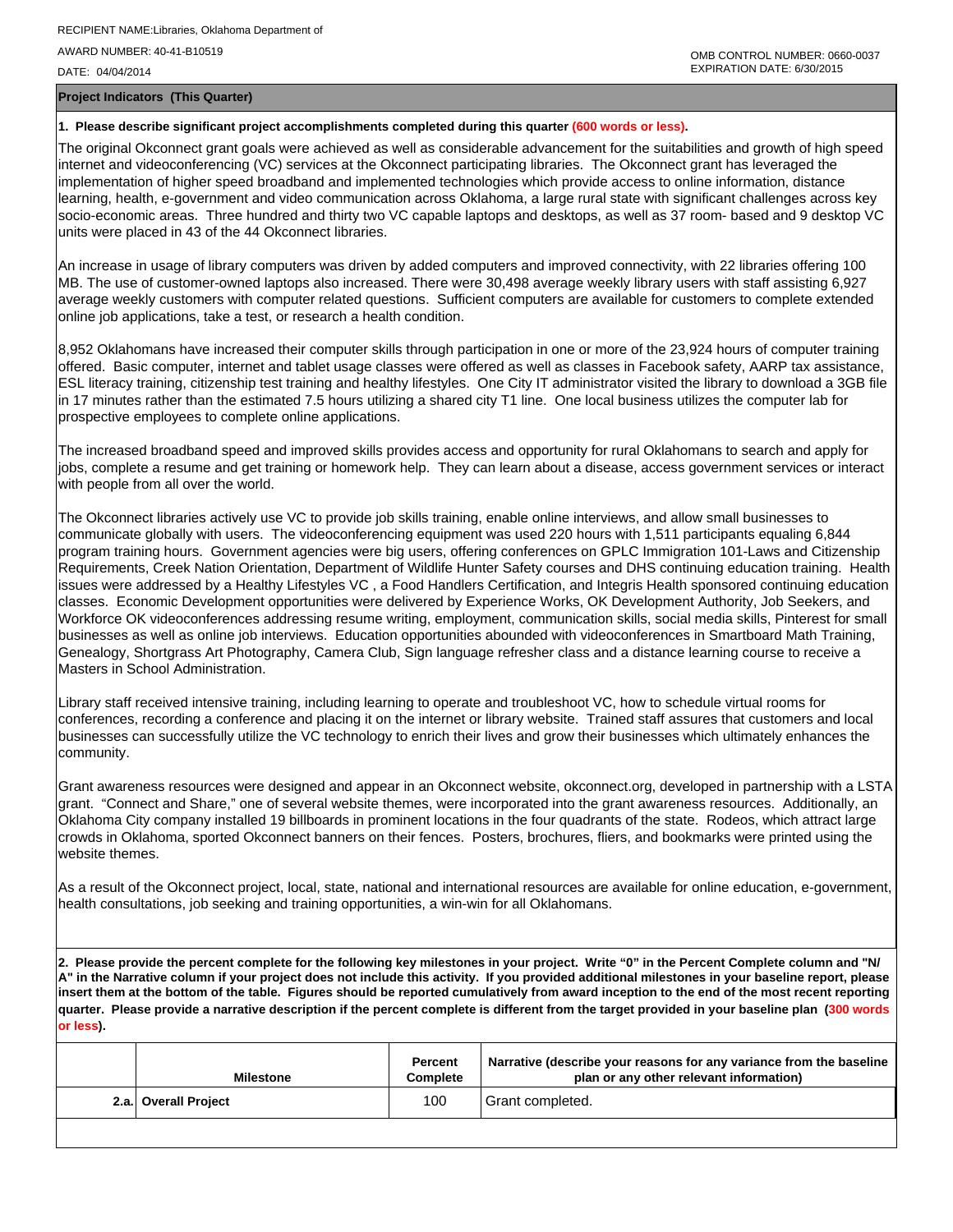DATE: 04/04/2014

|       | 2.b. Equipment / Supply Purchases        | Progress reported in Question 4 below |
|-------|------------------------------------------|---------------------------------------|
|       | 2.c. Public Computer Centers Established | Progress reported in Question 4 below |
|       | 2.d. Public Computer Centers Improved    | Progress reported in Question 4 below |
|       | 2.e. New Workstations Installed          | Progress reported in Question 4 below |
|       | 2.f. Existing Workstations Upgraded      | Progress reported in Question 4 below |
|       | 2.g. Outreach Activities                 | Progress reported in Question 4 below |
|       | 2.h. Training Programs                   | Progress reported in Question 4 below |
| 2.i.l | Other (please specify):                  | Progress reported in Question 4 below |

**3. Please describe any challenges or issues faced during this past quarter in achieving planned progress against the project milestones listed above. In particular, please identify any areas or issues where technical assistance from the BTOP program may be useful (600 words or less).**

Receipt of final invoices to facilitate complete payment of all bills before the December 31th deadline proved challenging. Checking and double checking final bills submitted by multiple vendors and confirming that money was available in each budget category for necessary expenditures were all accomplished at increasing speed during the final countdown to grant closure. It continued to be perplexing and frustrating to work with multiple vendors. The last weeks were a frenzy of activity as the deadline approached. Technical problems with grant reporting systems resulted in significant wasted time and effort. IT support was timely, but answers did not adequately address or correct the issues.

At closure, the team was proud of the challenges met and goals achieved.

**4. Please provide actual total numbers to date or typical averages for the following key indicators, as specified in the question. Write "0" in the Total column and "N/A" in the Narrative column if your project does not include this activity. Unless otherwise indicated below, figures should be reported cumulatively from award inception to the end of the most recent reporting quarter. Please provide a narrative explanation if the total is different from the target provided in your baseline plan (300 words or less).** 

| Indicator                                                                                                             | Total  | Narrative (describe your reasons for any variance from the baseline<br>plan or any other relevant information)                                                 |
|-----------------------------------------------------------------------------------------------------------------------|--------|----------------------------------------------------------------------------------------------------------------------------------------------------------------|
| New workstations installed and available<br>$4.a.$ to the public                                                      | 332    | Completed. No variance from baseline.                                                                                                                          |
| 4.b. Average users per week (NOT cumulative)                                                                          | 30.498 | This number continues to grow as citizens learn of the increased<br>broadband speeds and videoconferencing capabilities available at<br>their local libraries. |
| 4.c. Number of PCCs with upgraded broadband<br>connectivity                                                           | 42     | Completed. No variance from baseline.                                                                                                                          |
| 4.d. Number of PCCs with new broadband<br>wireless connectivity                                                       | 0      | NA                                                                                                                                                             |
| Number of additional hours per week<br>4.e. existing and new PCCs are open to the<br>public as a result of BTOP funds | 0      | NA                                                                                                                                                             |

**5. Training Programs. In the chart below, please describe the training programs provided at each of your BTOP-funded PCCs.**

| Name of Training Program                                  | Length of Program (per hour<br>basis) | <b>Number of Participants per</b><br>Program | <b>Number of Training Hours per</b><br>Program |
|-----------------------------------------------------------|---------------------------------------|----------------------------------------------|------------------------------------------------|
| Jackson Co. Food Handlers,<br>Videoconference (VC); Altus | 3                                     | 51                                           | 153                                            |
| Jackson Co. Food Handlers.<br>VC: Altus                   | າ                                     | 57                                           | 114                                            |
| Jackson Co. Food Handlers,<br>VC, Altus                   | 3                                     | 52                                           | 156                                            |
| SPLS Children's staff, children's<br>video                |                                       | 15                                           | 15                                             |
| Basic Internet: Altus                                     | 3                                     | 4                                            | 12                                             |
| <b>ESL Training; Altus</b>                                | 3                                     | 4                                            | 12                                             |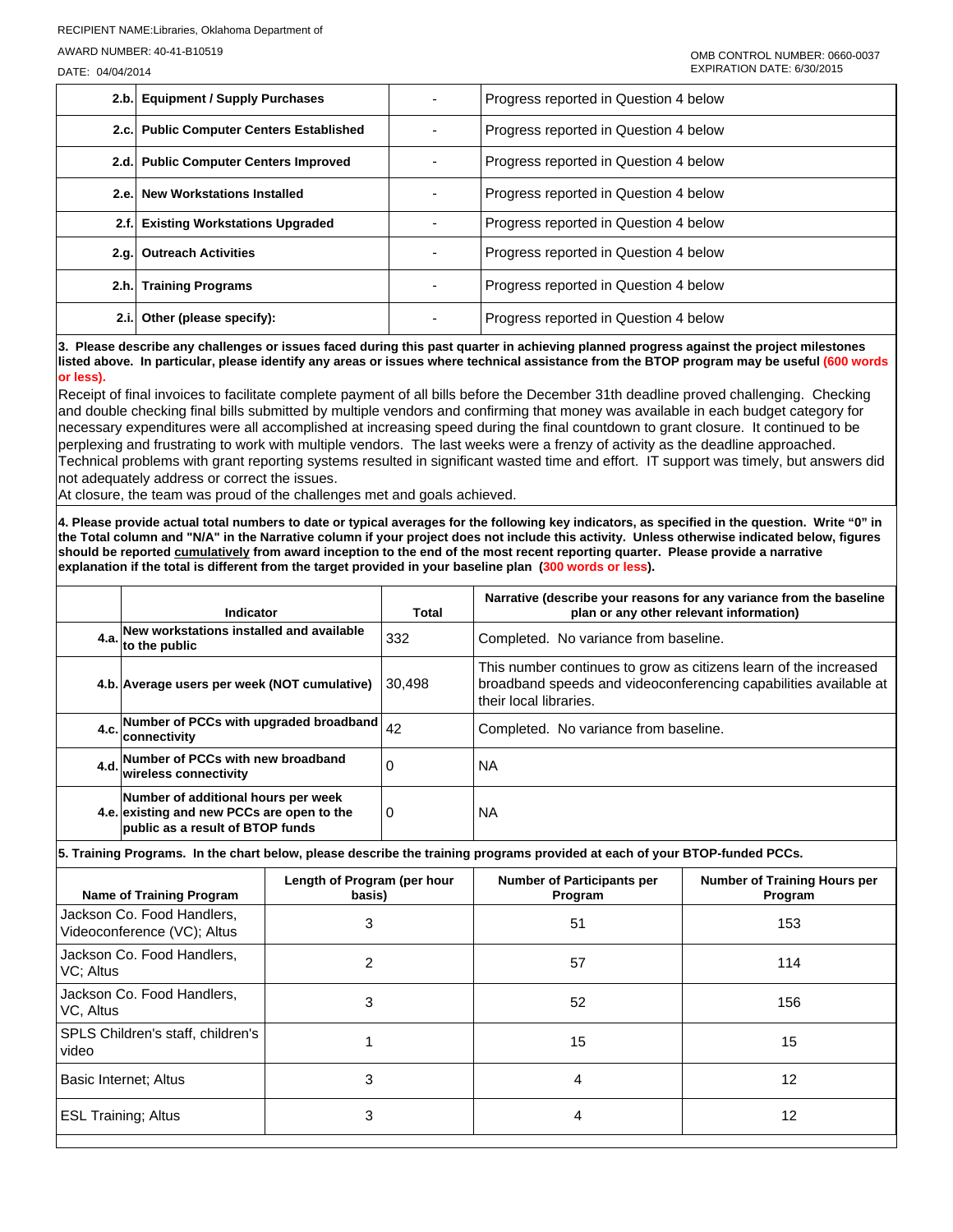| <b>Basic Computer Training; Altus</b>                                | 4              | 4                         | 16               |
|----------------------------------------------------------------------|----------------|---------------------------|------------------|
| Mango Languages; Altus                                               | 3              | $\ensuremath{\mathsf{3}}$ | 9                |
| Learn to Use the Internet; Altus                                     | $\overline{2}$ | $\overline{c}$            | $\overline{4}$   |
| <b>ESL Training; Altus</b>                                           | 3              | 4                         | 12               |
| <b>GED Instruction; Altus</b>                                        | $\overline{a}$ | 3                         | 6                |
| <b>ESL Training; Altus</b>                                           | 3              | 4                         | 12               |
| <b>ESL Training; Altus</b>                                           | 4              | 4                         | 16               |
| Citizenship Training; Altus                                          | 3              | 3                         | $\boldsymbol{9}$ |
| <b>Computer Software Orientation;</b><br>Altus                       | 1              | 1                         | 1                |
| Mango Languages; Altus                                               | 3              | 4                         | 12               |
| Basic Internet Orientation; Altus                                    | $\overline{c}$ | $\overline{c}$            | 4                |
| Basic Internet; Altus                                                | $\overline{c}$ | $\overline{c}$            | 4                |
| <b>GED Instruction; Altus</b>                                        | $\overline{c}$ | $\overline{c}$            | $\overline{4}$   |
| <b>ESL Languages; Altus</b>                                          | 1              | 1                         | 1                |
| Basic Computer Use; Altus                                            | 20             | 12                        | 240              |
| Healthy Lifestyles; Altus                                            | $\overline{c}$ | 8                         | 16               |
| Learn to Use Mango Language;<br>Altus                                | 1              | 1                         | 1                |
| Learn to Use the Internet; Altus                                     | 1              | $\mathbf 1$               | 1                |
| Supervisory Training Series,<br>City of Altus Management Team        | 6              | 12                        | 72               |
| Altus Library Children's Staff<br>Programming Planning, VC;<br>Altus | 1              | 27                        | 27               |
| Washington Elem. School<br>Parent Trip Orientation, VC;<br>Altus     | $\overline{a}$ | 20                        | 40               |
| Healthy Lifestyles, VC, Altus                                        | $\overline{a}$ | $\, 8$                    | 16               |
| Chatuaqua 2013 Scholar<br>workshop; VC; Altus                        | $\overline{a}$ | 27                        | 54               |
| Integris Health Medical Ethics<br>VC, Bartlesville                   | 3              | $\ensuremath{\mathsf{3}}$ | $\boldsymbol{9}$ |
| Library Staff Training Day, VC;<br>Bartlesville                      | 16             | 21                        | 336              |
| Library Staff Training Day, VC;<br><b>Bartlesville</b>               | 16             | 21                        | 336              |
| Pinterest; Atoka                                                     | $\overline{c}$ | $10$                      | 20               |
|                                                                      |                |                           |                  |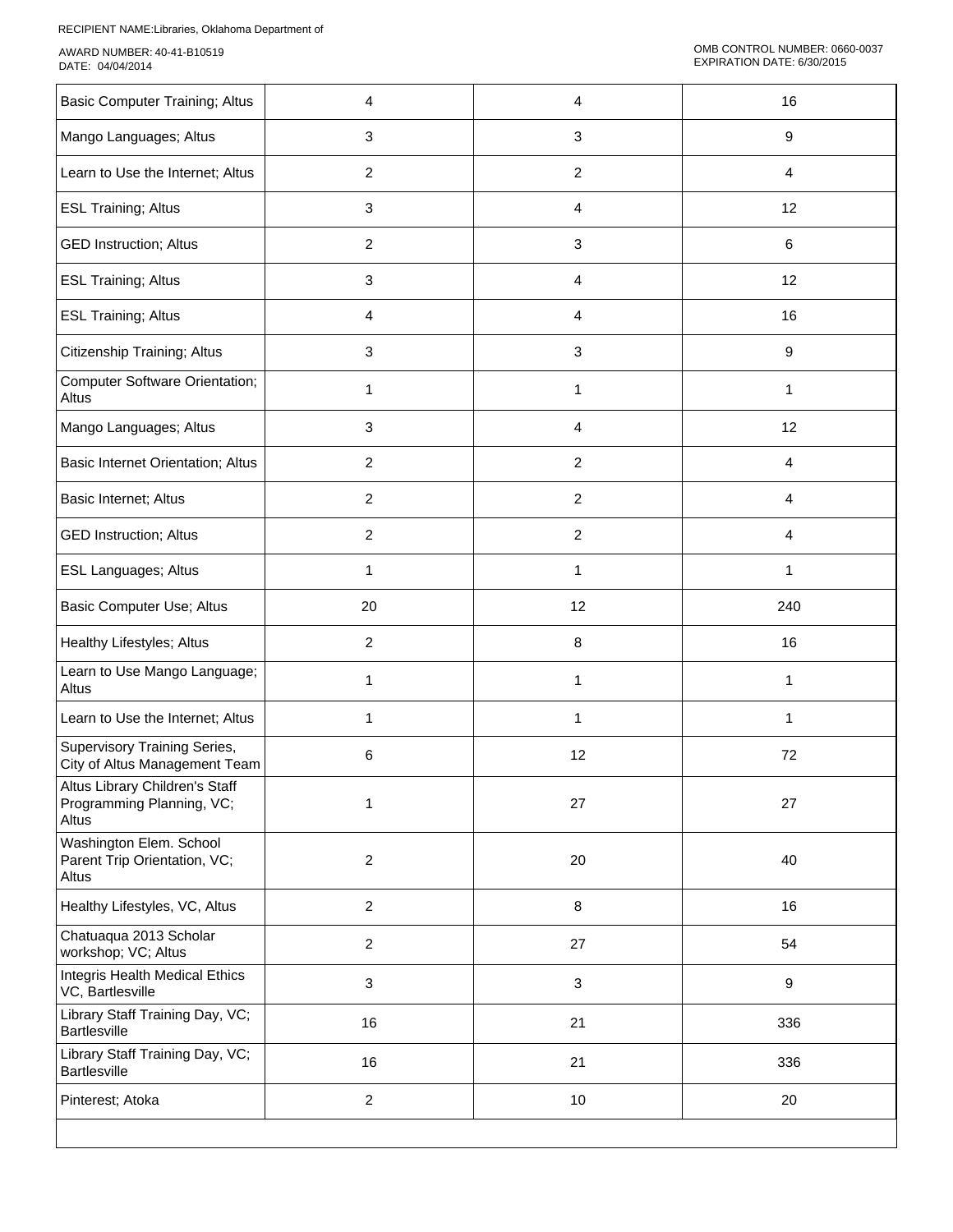I

| FOLIO Board Meeting, VC;<br>Claremore                                      | 1              | 1              | 1              |
|----------------------------------------------------------------------------|----------------|----------------|----------------|
| FOLIO Board Meeting, VC;<br>Claremore                                      | 1              | 1              | 1              |
| FOLIO Board Meeting, VC;<br>Claremore                                      | $\mathbf{1}$   | 1              | 1              |
| Facebook; Chickasaw Library<br>System, Ardmore                             | $\mathbf{1}$   | $\overline{2}$ | $\overline{2}$ |
| Email; Chickasaw Library<br>System, Ardmore                                | $\mathbf{1}$   | $\overline{2}$ | $\overline{c}$ |
| Microsoft Word; Chickasaw<br>Library System, Ardmore                       | 1              | $\sqrt{2}$     | $\overline{2}$ |
| Facebook; Chickasaw Library<br>System, Ardmore                             | $\mathbf{1}$   | $\overline{2}$ | $\overline{2}$ |
| Internet; Chickasaw Library<br>System, Ardmore                             | 1              | $\overline{2}$ | $\overline{2}$ |
| Facebook; Chickasaw Library<br>System, Ardmore                             | $\mathbf{1}$   | $\sqrt{2}$     | $\overline{c}$ |
| Email; Chickasaw Library<br>System, Ardmore                                | 1              | $\sqrt{2}$     | $\overline{2}$ |
| Microsoft Word; Chickasaw<br>Library System, Ardmore                       | 1              | $\overline{2}$ | $\overline{2}$ |
| Facebook; Chickasaw Library<br>System, Ardmore                             | 1              | $\overline{2}$ | $\overline{2}$ |
| Excel; Chickasaw Library<br>System, Ardmore                                | 1              | 23             | 23             |
| Mouse; Chickasaw Library<br>System, Ardmore                                | 1              | $\sqrt{2}$     | $\overline{c}$ |
| Pinterest; Chickasaw Library<br>System, Ardmore                            | $\overline{2}$ | $\mathbf{3}$   | 6              |
| CRLS staff, ODL staff VC<br>training; Chickasaw Library<br>System, Ardmore | 8              | 23             | 184            |
| Microsoft Word; Chickasaw<br>Library System, Ardmore                       | 1              | $\overline{2}$ | $\overline{c}$ |
| Basic Internet; Chickasaw<br>Library System, Ardmore                       | 1              | $\sqrt{2}$     | $\overline{c}$ |
| Email; Chickasaw Library<br>System, Ardmore                                | 1              | $\sqrt{2}$     | $\overline{2}$ |
| Computer Basics; Chickasaw<br>Library System, Ardmore                      | $\mathbf{1}$   | $\sqrt{2}$     | $\overline{2}$ |
| Computer Basics; Chickasaw<br>Library System, Ardmore                      | 1              | $\overline{2}$ | $\overline{2}$ |
| Computer Basics; Chickasaw<br>Library System, Ardmore                      | $\mathbf{1}$   | $\overline{2}$ | $\overline{a}$ |
| Email; Chickasaw Library<br>System, Ardmore                                | 1              | $\overline{2}$ | $\overline{a}$ |
| Facebook; Chickasaw Library<br>System, Ardmore                             | $\mathbf{1}$   | $\overline{2}$ | $\overline{2}$ |
| Internet; Chickasaw Library<br>System, Ardmore                             | $\mathbf{1}$   | 2              | $\overline{2}$ |
| E-Bay; Chickasaw Library<br>System, Ardmore                                | $\mathbf{1}$   | $\sqrt{2}$     | $\overline{2}$ |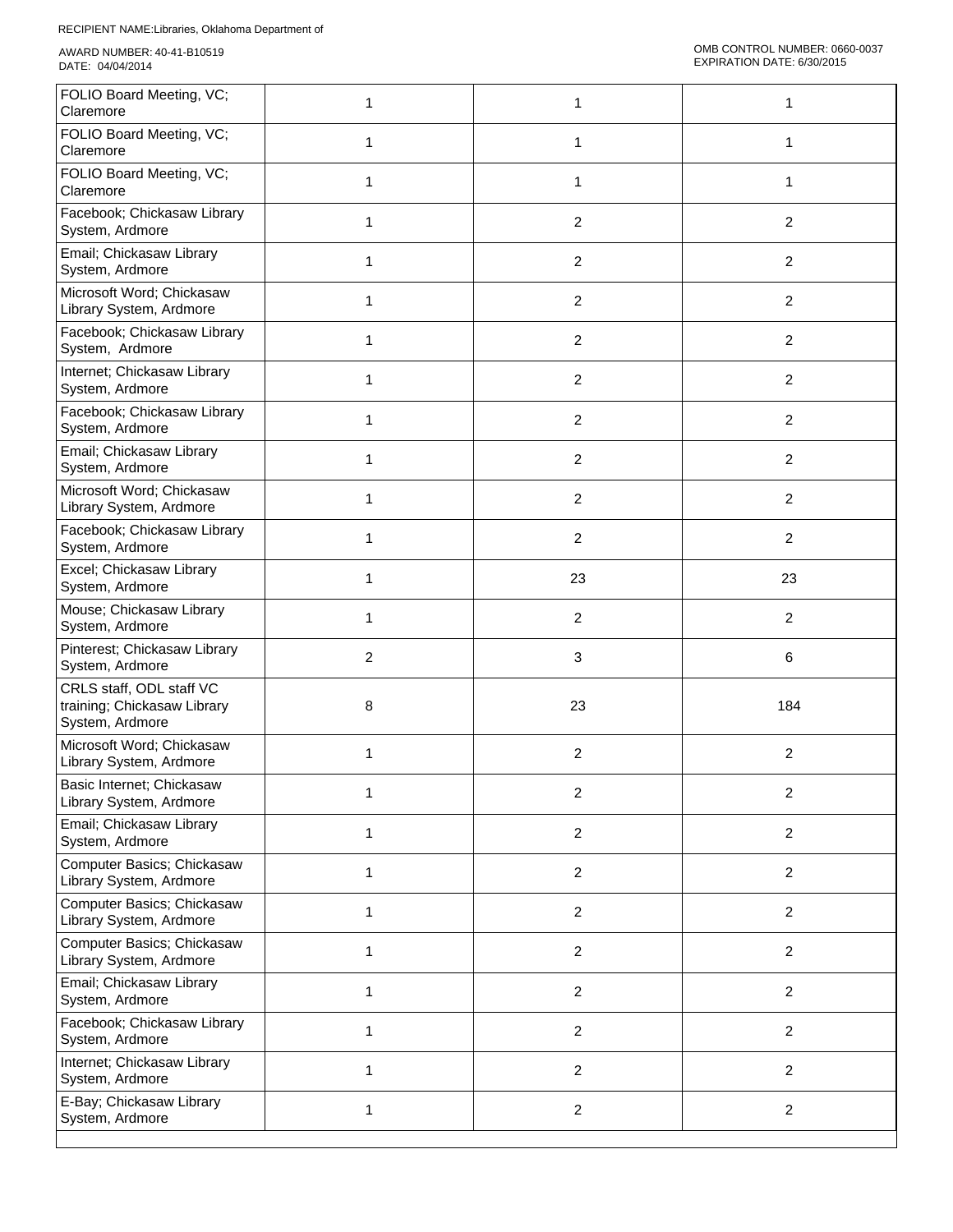| Internet; Chickasaw Library<br>System, Ardmore                       |              | $\overline{\mathbf{c}}$ | $\overline{c}$ |
|----------------------------------------------------------------------|--------------|-------------------------|----------------|
| Email; Chickasaw Library<br>System, Ardmore                          | 1            | 2                       | $\overline{2}$ |
| Facebook; Chickasaw Library<br>System, Ardmore                       | 1            | $\overline{c}$          | $\overline{c}$ |
| Statewide Databases;<br>Chickasaw Library System,<br>Ardmore         | 1            | $\overline{\mathbf{c}}$ | $\overline{c}$ |
| Windows 8; Chickasaw Library<br>System, Ardmore                      | 1            | $\overline{\mathbf{c}}$ | $\overline{c}$ |
| Computer Basics; Chickasaw<br>Library System, Ardmore                |              | $\overline{c}$          | $\overline{2}$ |
| Microsoft Publisher; Chickasaw<br>Library System, Ardmore            | 1            | 3                       | $\mathbf{3}$   |
| Computer Basics; Chickasaw<br>Library System, Ardmore                | 1            | 2                       | $\overline{2}$ |
| Email; Chickasaw Library<br>System, Ardmore                          | 1            | $\overline{\mathbf{c}}$ | $\overline{c}$ |
| Computer Basics; Chickasaw<br>Library System, Ardmore                | 1            | 2                       | $\overline{2}$ |
| E Reader; Chickasaw Library<br>System, Ardmore                       | 1            | $\overline{c}$          | $\overline{c}$ |
| Internet; Chickasaw Library<br>System, Ardmore                       | 1            | $\overline{c}$          | $\overline{c}$ |
| Email; Chickasaw Library<br>System, Ardmore                          | 1            | $\overline{c}$          | $\overline{c}$ |
| Internet; Chickasaw Library<br>System, Ardmore                       |              | $\overline{\mathbf{c}}$ | $\overline{c}$ |
| E Reader with the Telephone;<br>Chickasaw Library System,<br>Ardmore |              | $\overline{c}$          | $\overline{c}$ |
| E Reader with the Kindle;<br>Chickasaw Library System,<br>Ardmore    | 1            | $\overline{c}$          | $\overline{c}$ |
| Computer Basics; Chickasaw<br>Library System, Ardmore                | 1            | 2                       | $\overline{2}$ |
| Email; Chickasaw Library<br>System, Ardmore                          | 1            | $\overline{c}$          | $\overline{c}$ |
| Ipad; Chickasaw Library<br>System, Ardmore                           | $\mathbf{1}$ | $\overline{c}$          | $\overline{2}$ |
| OCLC Training, VC; Chickasaw<br>Library System, Ardmore              |              | 1                       | 1              |
| <b>OCLC Training; Chickasaw</b><br>Library System, Ardmore           | 1            | 1                       | 1              |
| OLA Meeting VC; Clinton                                              | $\mathbf{1}$ | $\mathbf{1}$            | 1              |
| OLA Meeting VC; Clinton                                              | 1            | 1                       | 1              |
| Facebook Safety; Clinton                                             | 1            | 1                       | 1              |
| OLA Meeting VC; Clinton                                              | 1            | 1                       | 1              |
| OLA Meeting VC; Clinton                                              | 1            | 1                       | 1              |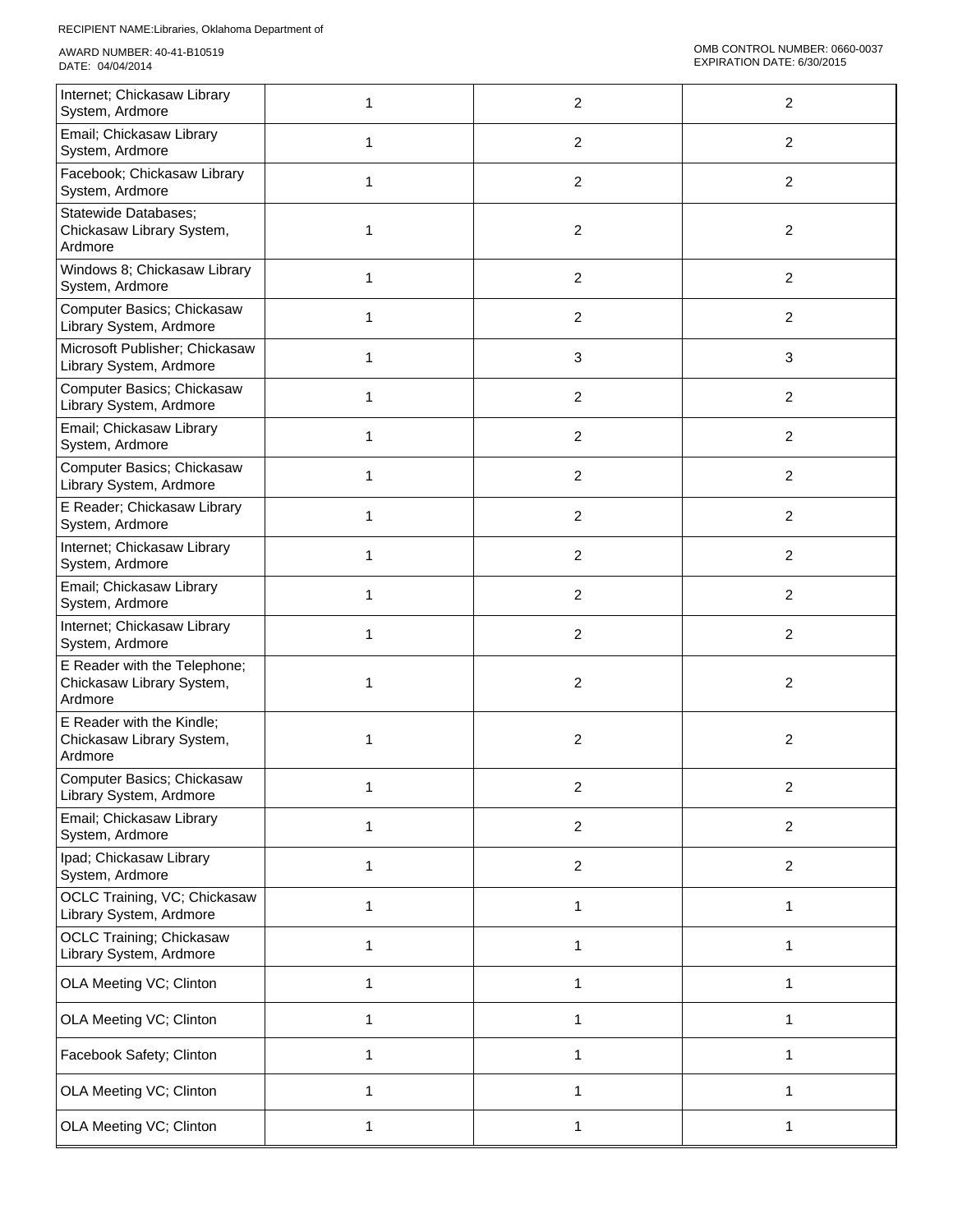RECIPIENT NAME:Libraries, Oklahoma Department of

| E Reader; Duncan                             | 1              | $\overline{2}$          | $\overline{c}$ |
|----------------------------------------------|----------------|-------------------------|----------------|
| E Reader; Duncan                             | $\mathbf{1}$   | 2                       | $\overline{2}$ |
| E Reader; Duncan                             | 1              | $\overline{\mathbf{c}}$ | $\overline{c}$ |
| Ipad; Duncan                                 | $\mathbf{1}$   | $\sqrt{5}$              | 5              |
| Laptop; Duncan                               | 1              | 20                      | 20             |
| Computer Use; Duncan                         | 1              | 15                      | 15             |
| Basic Internet; Duncan                       | 1              | 10                      | 10             |
| E Reader; Duncan                             |                | 10                      | 10             |
| Computer Software; Duncan                    | 1              | 10                      | 10             |
| Tablet Class; Duncan                         | 1              | $\overline{7}$          | $\overline{7}$ |
| E Readers; Duncan                            | 1              | $\boldsymbol{9}$        | 9              |
| Tablet Class; Duncan                         | $\mathbf{1}$   | 10                      | 10             |
| Genealogy for Beginners;<br>Durant           | $\overline{2}$ | 2                       | 4              |
| Intermediate Computers; Durant               | $\overline{2}$ | 4                       | 8              |
| Intermediate Computers; Durant               | $\overline{2}$ | 1                       | $\overline{2}$ |
| <b>Basic Computers; Durant</b>               | $\overline{2}$ | $\,8\,$                 | 16             |
| <b>Basic Computers; Durant</b>               | $\overline{2}$ | $\overline{7}$          | 14             |
| Basic Computers - Email;<br>Durant           | $\overline{c}$ | 6                       | 12             |
| Digital Photo Editing; Durant                | $\overline{2}$ | 6                       | 12             |
| Digital Photo Editing; Durant                | $\overline{2}$ | 4                       | 8              |
| Digital Photo Editing; Durant                | $\overline{2}$ | 3                       | 6              |
| Genealogy; Durant                            | $\overline{2}$ | $\overline{2}$          | $\overline{4}$ |
| <b>SMART Board Basic Training;</b><br>Durant | $\overline{c}$ | 19                      | 38             |
| Genealogy for Beginners;<br>Durant           | $\overline{2}$ | $\sqrt{2}$              | $\overline{4}$ |
| Digital Photo Editing; Durant                | $\overline{c}$ | 5                       | 10             |
| Digital Photo Editing; Durant                | $\overline{2}$ | $\, 8$                  | 16             |
| Digital Photo Editing; Durant                | $\overline{2}$ | 3                       | 6              |
| Basic Ipad; Durant                           | $\overline{c}$ | $\sqrt{5}$              | 10             |
| Basic Ipad; Durant                           | $\overline{2}$ | $\overline{4}$          | 8              |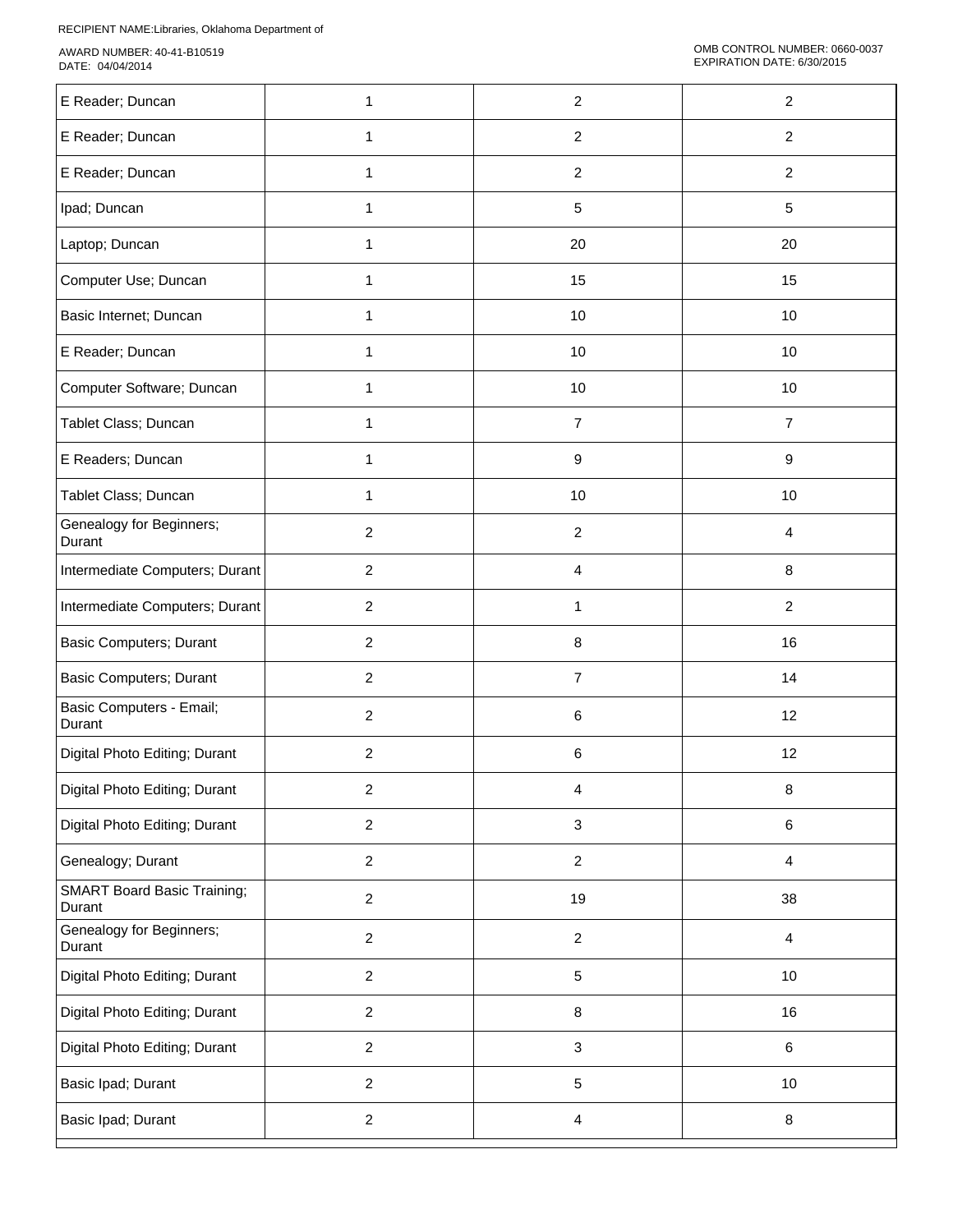| <b>SMART Board Math Training;</b><br>Durant | $\overline{c}$   | 15           | 30               |
|---------------------------------------------|------------------|--------------|------------------|
| HAM Radio; Durant                           | $\overline{c}$   | 12           | 24               |
| HAM Radio; Durant                           | $\overline{c}$   | 10           | 20               |
| HAM Radio; Durant                           | $\overline{2}$   | 11           | 22               |
| HAM Radio; Durant                           | $\boldsymbol{2}$ | 10           | 20               |
| NIMS 300 Training; Durant                   | $\bf 8$          | 15           | 120              |
| NIMS 300 Training; Durant                   | $\bf 8$          | 14           | 112              |
| NIMS 300 Training; Durant                   | 8                | 12           | 96               |
| NIMS 300 Training; Durant                   | $\bf 8$          | 12           | 96               |
| Excel Training; El Reno                     | $\mathbf{1}$     | $\mathbf{1}$ | $\mathbf{1}$     |
| Beginning Computer Skills; El<br>Reno       | 1                | $\mathbf{1}$ | $\mathbf{1}$     |
| Beginning Computer Skills; El<br>Reno       | 1                | $\mathbf{1}$ | 1                |
| Beginning Computer Skills; El<br>Reno       | 1                | 1            | 1                |
| Beginning Computer Skills; El<br>Reno       | 1                | $\mathbf{1}$ | $\mathbf{1}$     |
| Basic Internet; El Reno                     | $\mathbf{1}$     | $\mathbf{1}$ | $\mathbf{1}$     |
| OK Virtual Library Use, El Reno             | 1                | 1            | 1                |
| Computer Tutor, El Reno                     | $\overline{2}$   | $\sqrt{2}$   | 4                |
| Computer Tutor, El Reno                     | $\boldsymbol{2}$ | $\sqrt{2}$   | 4                |
| Hardware Boot Camp; Enid                    | 1                | 1            | 1                |
| Beginning Internet; Enid                    | 1                | $\sqrt{3}$   | $\mathbf{3}$     |
| Email 101; Enid                             | 1                | $\mathbf{1}$ | 1                |
| Beyond Typewriters; Enid                    | 1                | 1            | 1                |
| Hardware Boot Camp; Enid                    | 1                | 1            | 1                |
| Beginning Internet; Enid                    | 1                | $\sqrt{3}$   | $\sqrt{3}$       |
| Email 101; Enid                             | $\overline{c}$   | $\,6\,$      | $\,6\,$          |
| Beyond Typewriters; Enid                    | $\mathbf{1}$     | $\sqrt{5}$   | $\sqrt{5}$       |
| Mary Shaklee Training, VC;<br>Enid          | 1                | $\mathbf{3}$ | $\sqrt{3}$       |
| Basic Computers; Eufaula                    | $\mathbf{3}$     | $\mathbf{3}$ | $\boldsymbol{9}$ |
| Basic Computers; Eufaula                    | $\mathbf{3}$     | $\sqrt{3}$   | $\boldsymbol{9}$ |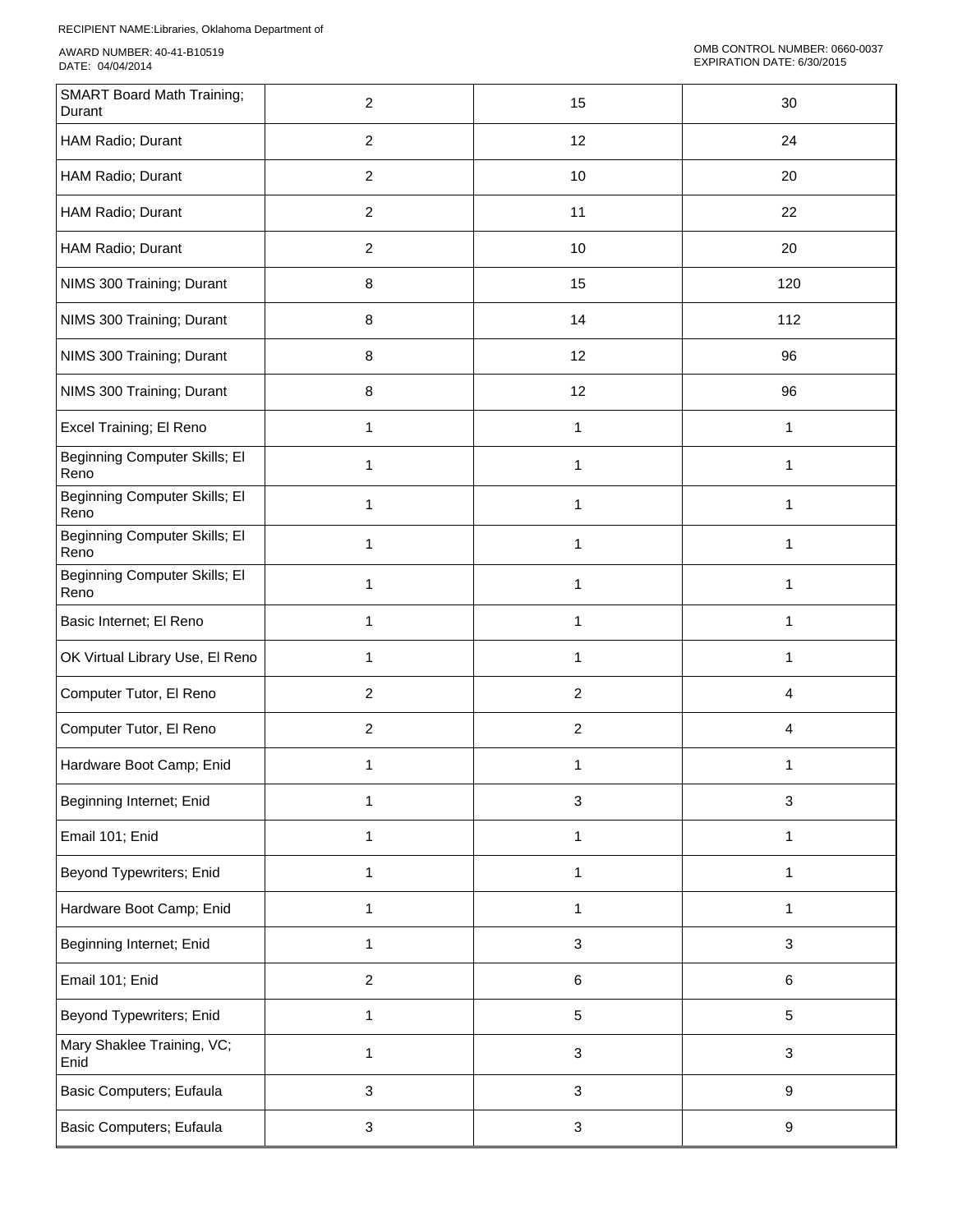| Google Maps & Mapquest;<br>Eufaula                                               | 2              | 3                         | 6              |
|----------------------------------------------------------------------------------|----------------|---------------------------|----------------|
| Selling Things Online; Eufaula                                                   | 3              | $\ensuremath{\mathsf{3}}$ | 9              |
| Windows 8; Eufaula                                                               | $\overline{2}$ | $\mathbf{1}$              | $\overline{2}$ |
| Facebook; Eufaula                                                                | $\overline{2}$ | $\overline{c}$            | 4              |
| Kindle; Eufaula                                                                  | $\mathbf{1}$   | 1                         | $\mathbf{1}$   |
| Tai Chi Exercise Class, VC;<br>Eufaula                                           | 1              | 4                         | 4              |
| Computer Class Presentation,<br>VC; Eufaula                                      | 3              | 3                         | 9              |
| Computer Class Presentation,<br>VC; Eufaula                                      | 3              | 4                         | 12             |
| Story Time, VC Presentation;<br>Eufaula                                          | 1              | 12                        | 12             |
| Tai Chi Exercise Class, VC;<br>Eufaula                                           | 1              | 8                         | 8              |
| Genealogy Group, 1866 Creek<br>Freedmen, VC Presentation &<br>Recording; Eufaula | $\overline{2}$ | 112                       | 24             |
| Computer Class Presentation,<br>VC; Eufaula                                      | $\overline{2}$ | 3                         | 6              |
| Computer Class Presentation,<br>VC; Eufaula                                      | 3              | 3                         | 9              |
| Tai Chi Exercise Class, VC;<br>Eufaula                                           | $\mathbf{1}$   | $\overline{7}$            | $\overline{7}$ |
| Computer Class Presentation,<br>VC; Eufaula                                      | $\overline{2}$ | 1                         | $\overline{2}$ |
| Basic Computer; Eufaula                                                          | $\overline{2}$ | 1                         | $\overline{2}$ |
| Basic Internet; Eufaula                                                          | $\overline{c}$ | 1                         | $\overline{2}$ |
| Email; Eufaula                                                                   | 2              | 1                         | 2              |
| Finding Things Online; Eufaula                                                   | 1              | $\mathbf{3}$              | 3              |
| Facebook; Eufaula                                                                | $\overline{c}$ | 1                         | $\overline{a}$ |
| Kindle; Eufaula                                                                  | $\overline{c}$ | $\boldsymbol{2}$          | $\overline{4}$ |
| Mothers Day Out Story Time for<br>Preschoolers, VC; Altus                        | $\mathbf{1}$   | 21                        | 21             |
| Department of Wildlife Hunter<br>Safety, VC; Altus                               | $\bf 8$        | 28                        | 224            |
| Shortgrass Arts Institute<br>Photography, VC; Altus                              | 3              | 8                         | 24             |
| Shortgrass Arts Institute<br>Photography, VC; Altus                              | 3              | 8                         | 24             |
| Shortgrass Arts Institute<br>Photography, VC; Altus                              | 3              | 8                         | 24             |
| Library Staff Orientation, VC;<br>Altus                                          | 6              | 5                         | 30             |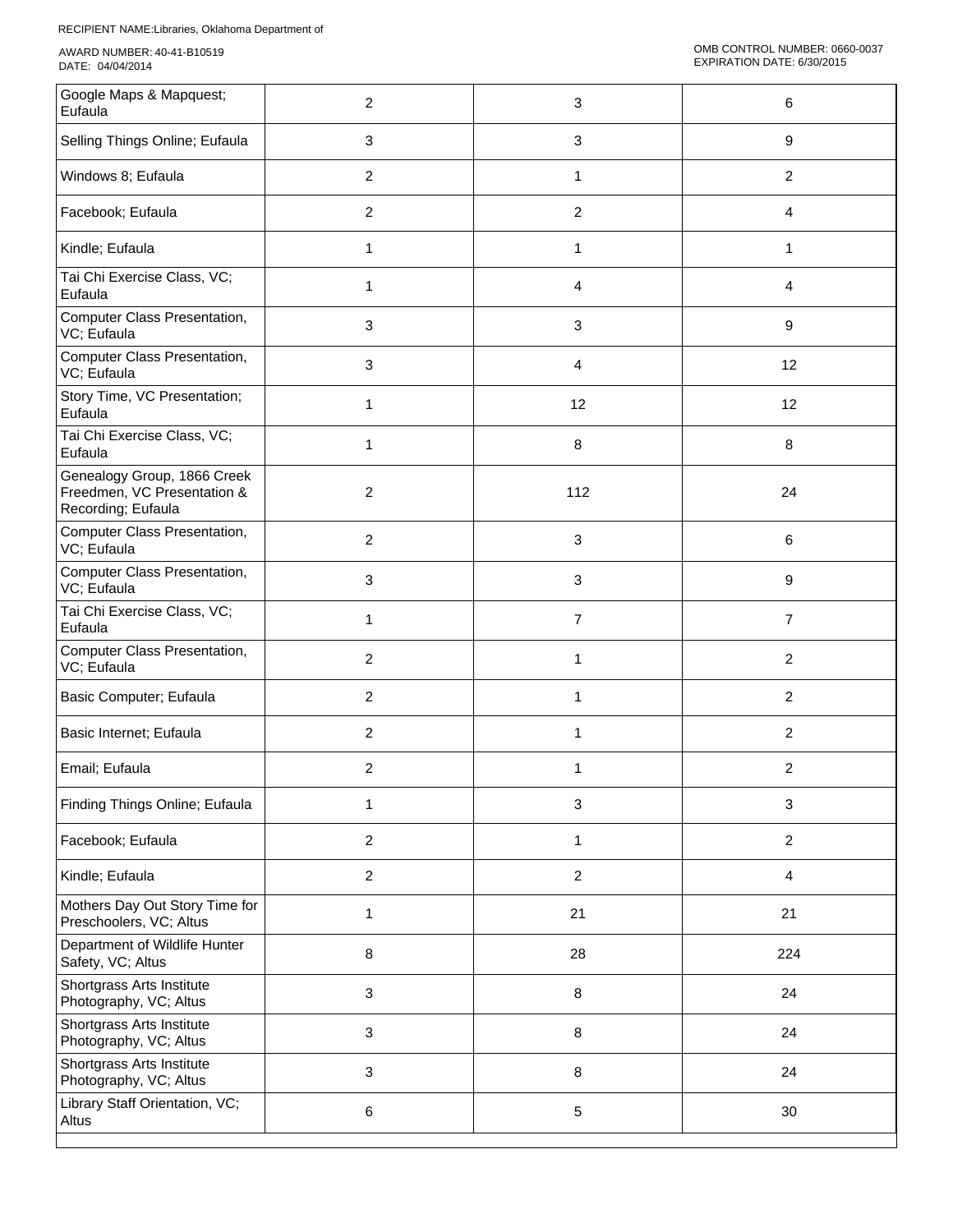| <b>Beginning Computer; Grove</b>                           | $\overline{c}$ | 8                       | 16                      |
|------------------------------------------------------------|----------------|-------------------------|-------------------------|
| Introduction to the Internet;<br>Grove                     | $\overline{c}$ | 5                       | 10                      |
| Microsoft Word; Grove                                      | $\overline{c}$ | 6                       | 12                      |
| Microsoft Excel; Grove                                     | $\overline{c}$ | $\overline{7}$          | 14                      |
| Employment Development, VC;<br>Grove                       | 1              | $\overline{c}$          | $\overline{2}$          |
| <b>Beginning Computer; Grove</b>                           | $\overline{2}$ | 6                       | 12                      |
| Beginning Internet; Grove                                  | $\overline{c}$ | $\sqrt{5}$              | 10                      |
| Microsoft Word; Grove                                      | $\overline{c}$ | $\boldsymbol{9}$        | 18                      |
| <b>Beginning Computer; Grove</b>                           | $\overline{c}$ | 6                       | 12                      |
| <b>Beginning Computer; Grove</b>                           | 1              | 1                       | 1                       |
| <b>Beginning Computer; Grove</b>                           | $\overline{c}$ | 4                       | 8                       |
| Basic Internet; Grove                                      | $\overline{c}$ | 5                       | 10                      |
| Microsoft Word; Grove                                      | $\overline{c}$ | 5                       | 10                      |
| LTAI Presentation, VC; Guthrie                             | $\overline{c}$ | 16                      | 32                      |
| Videoconference Training, VC;<br>Guymon                    | 8              | 10                      | 80                      |
| Medical Databases; Hollis                                  | 1              | 1                       | $\mathbf{1}$            |
| Microsoft Word; Hollis                                     | 6              | 6                       | 36                      |
| Teen Wii Games, VC; Marietta                               | 1              | 6                       | 6                       |
| Teen Wii Games, VC; Marietta                               | 1              | $\,8\,$                 | 8                       |
| Teen Wii Games, VC; Marietta                               | $\overline{c}$ | 12                      | 24                      |
| Teen/Families, Back to School<br>Movie Night, VC; Marietta | $\overline{2}$ | 32                      | 64                      |
| Teen Wii Games, VC; Marietta                               | $\overline{c}$ | 15                      | 30                      |
| Power Point; Miami                                         | $\overline{c}$ | $\sqrt{3}$              | 6                       |
| Basic Computers; Miami                                     | $\mathbf{1}$   | $\overline{2}$          | $\overline{2}$          |
| Basic Computers; Miami                                     | $\mathbf{1}$   | $\overline{c}$          | $\overline{2}$          |
| <b>Excel Database Features;</b><br>Miami                   | $\overline{c}$ | 3                       | $\,6$                   |
| <b>Excel Database Features;</b><br>Miami                   | $\overline{c}$ | 4                       | $\bf 8$                 |
| Beginning Computers; Miami                                 | $\overline{c}$ | $\overline{\mathbf{c}}$ | $\overline{\mathbf{4}}$ |
|                                                            |                |                         |                         |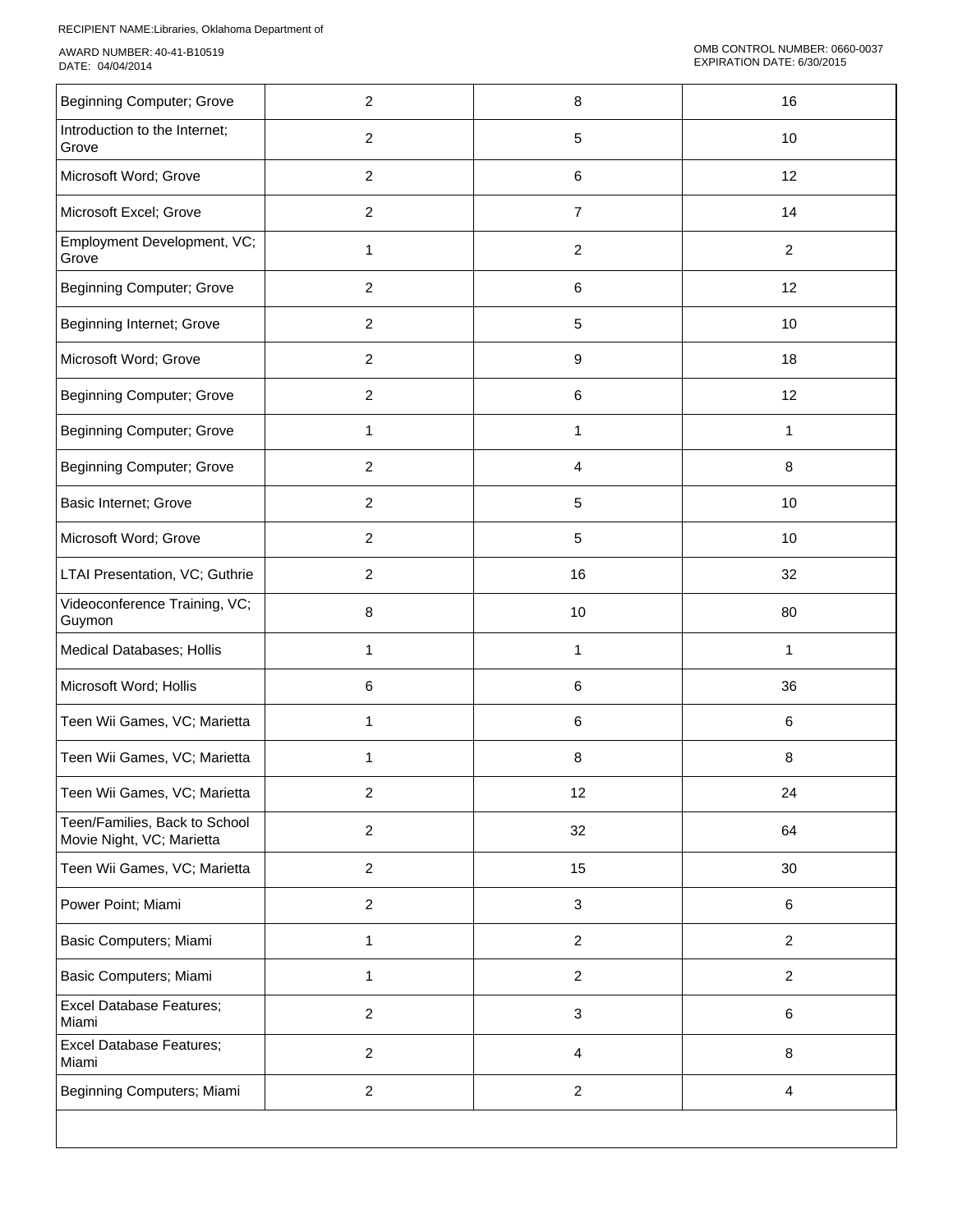| <b>Excel Database Features;</b><br>Miami       | 2              | 2                | 4              |
|------------------------------------------------|----------------|------------------|----------------|
| Beginning Computers; Miami                     | $\overline{2}$ | $\overline{2}$   | 4              |
| Beginning Computers; Miami                     | $\overline{2}$ | $\overline{c}$   | 4              |
| Public Library Directors Council,<br>VC; Miami | $\overline{2}$ | 1                | $\overline{2}$ |
| Computer Basics; Miami                         | 1              | $\overline{c}$   | $\overline{2}$ |
| Computer Basics; Miami                         | 1              | $\overline{c}$   | $\overline{2}$ |
| Excel Financial Features; Miami                | $\overline{2}$ | 8                | 16             |
| Excel Financial Features; Miami                | $\overline{2}$ | 8                | 16             |
| Computer Basics; Miami                         | 1              | $\boldsymbol{2}$ | $\overline{2}$ |
| Computer Basics; Miami                         | 1              | 2                | $\overline{2}$ |
| Job Interview, VC; Muskogee                    | 1              | 1                | 1              |
| Introduction to Scratch;<br>Muskogee           | 3              | $\overline{c}$   | 6              |
| Introduction to Scratch;<br>Muskogee           | 3              | $\overline{c}$   | 6              |
| Introduction to Scratch;<br>Muskogee           | 3              | $\overline{c}$   | 6              |
| Introduction to Scratch;<br>Muskogee           | 3              | $\boldsymbol{2}$ | 6              |
| Introduction to Scratch;<br>Muskogee           | 3              | $\overline{c}$   | 6              |
| Introduction to Scratch;<br>Muskogee           | 3              | 2                | 6              |
| Introduction to Scratch;<br>Muskogee           | 3              | 2                | 6              |
| Introduction to Gamemaker;<br>Muskogee         | З              | 2                | 6              |
| Introduction to Gamemaker;<br>Muskogee         | 3              | $\overline{2}$   | 6              |
| Introduction to Gamemaker,<br>Muskogee         | 3              | $\overline{c}$   | 6              |
| Introduction to Gamemaker;<br>Muskogee         | 3              | $\overline{c}$   | 6              |
| Introduction to Gamemaker;<br>Muskogee         | 3              | $\overline{c}$   | 6              |
| Introduction to Gamemaker;<br>Muskogee         | 3              | $\overline{c}$   | 6              |
| Introduction to Gamemaker;<br>Muskogee         | 3              | $\boldsymbol{2}$ | 6              |
| Introduction to Gamemaker;<br>Muskogee         | 3              | $\overline{c}$   | 6              |
| Introduction to Photo Editing;<br>Muskogee     | $\overline{2}$ | 8                | 16             |
|                                                |                |                  |                |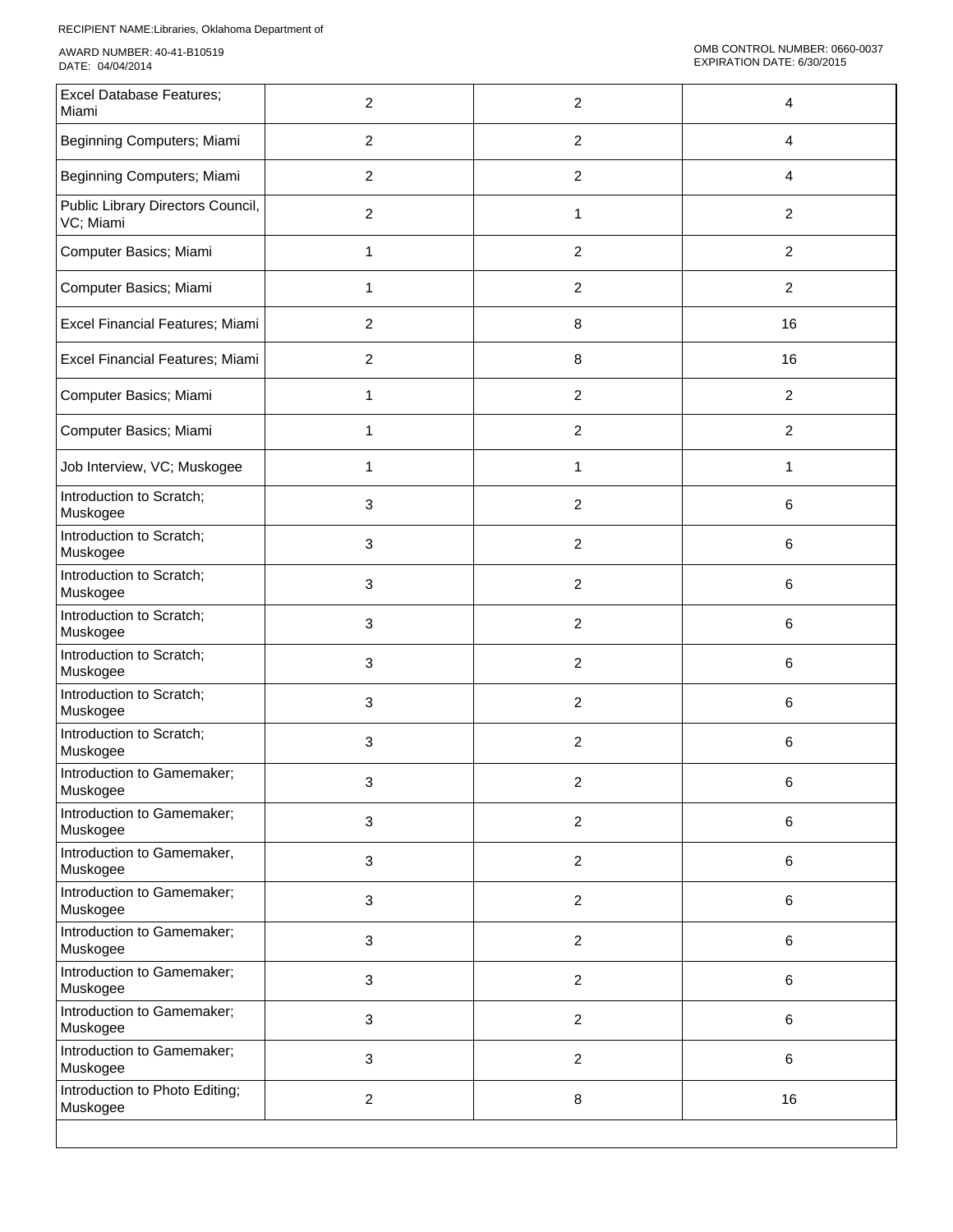| Overdrive Webinar, VC; Miami                         | 1              | $\mathbf{3}$              | $\sqrt{3}$     |
|------------------------------------------------------|----------------|---------------------------|----------------|
| Overdrive Webinar, VC; Miami                         | 1              | $\ensuremath{\mathsf{3}}$ | $\sqrt{3}$     |
| <b>ITRT Meeting, VC; Miami</b>                       | 1              | 1                         | 1              |
| Let's Talk About it Oklahoma,<br>VC; Miami           | 3              | 8                         | 24             |
| OCLC Training, VC; Miami                             | $\overline{2}$ | $\overline{c}$            | $\overline{4}$ |
| OCLC Training, VC; Miami                             | $\overline{2}$ | $\boldsymbol{2}$          | 4              |
| OCLC Training, VC; Miami                             | $\overline{2}$ | $\overline{c}$            | 4              |
| OCLC Training, VC; Miami                             | $\overline{2}$ | $\overline{c}$            | 4              |
| Overdrive Webinar, VC; Miami                         | 1              | 3                         | 3              |
| Videoconference Training;<br>Miami                   | 1              | 1                         | 1              |
| MARS Petcare, VC; Miami                              | 8              | 15                        | 120            |
| Overdrive Webinar, VC; Miami                         | 1              | $\overline{c}$            | $\overline{c}$ |
| Basic Internet; Prague                               | $\overline{c}$ | $\overline{7}$            | 14             |
| Computer Class; Sapulpa                              | $\overline{c}$ | 3                         | $\,6\,$        |
| Computer Class; Sapulpa                              | $\overline{2}$ | 3                         | 6              |
| Computer Class; Sapulpa                              | $\overline{2}$ | $\mathbf{3}$              | 6              |
| Homework Help Now with<br>Brainfuse; Shawnee         | $\overline{2}$ | 4                         | $\,8\,$        |
| <b>Brain Games for Seniors;</b><br>Shawnee           | $\overline{2}$ | $\overline{7}$            | 14             |
| Portable Pioneer Resources;<br>Shawnee               | $\overline{c}$ | $\overline{7}$            | 14             |
| Opt into Overdrive for Ebooks<br>and More; Shawnee   | $\overline{c}$ | 5                         | 10             |
| Introduction to Computers;<br>Shawnee                | $\overline{2}$ | $\bf 8$                   | 16             |
| Introduction to the Internet;<br>Shawnee             | $\overline{2}$ | 8                         | 16             |
| Computer File Management;<br>Shawnee                 | $\overline{2}$ | $\overline{c}$            | 4              |
| Getting Started with Email;<br>Shawnee               | $\overline{c}$ | 8                         | 16             |
| Getting on the Fast Track to<br>Employment; Shawnee  | 2              | $\boldsymbol{2}$          | 4              |
| Facebook; Stillwater                                 | $\overline{2}$ | 9                         | 18             |
| Help Now with Brainfuse;<br>Stillwater               | $\overline{2}$ | 11                        | 22             |
| OLA Legislative Committee<br>Meeting, VC; Stillwater | $\overline{c}$ | $\mathbf{1}$              | $\overline{2}$ |
|                                                      |                |                           |                |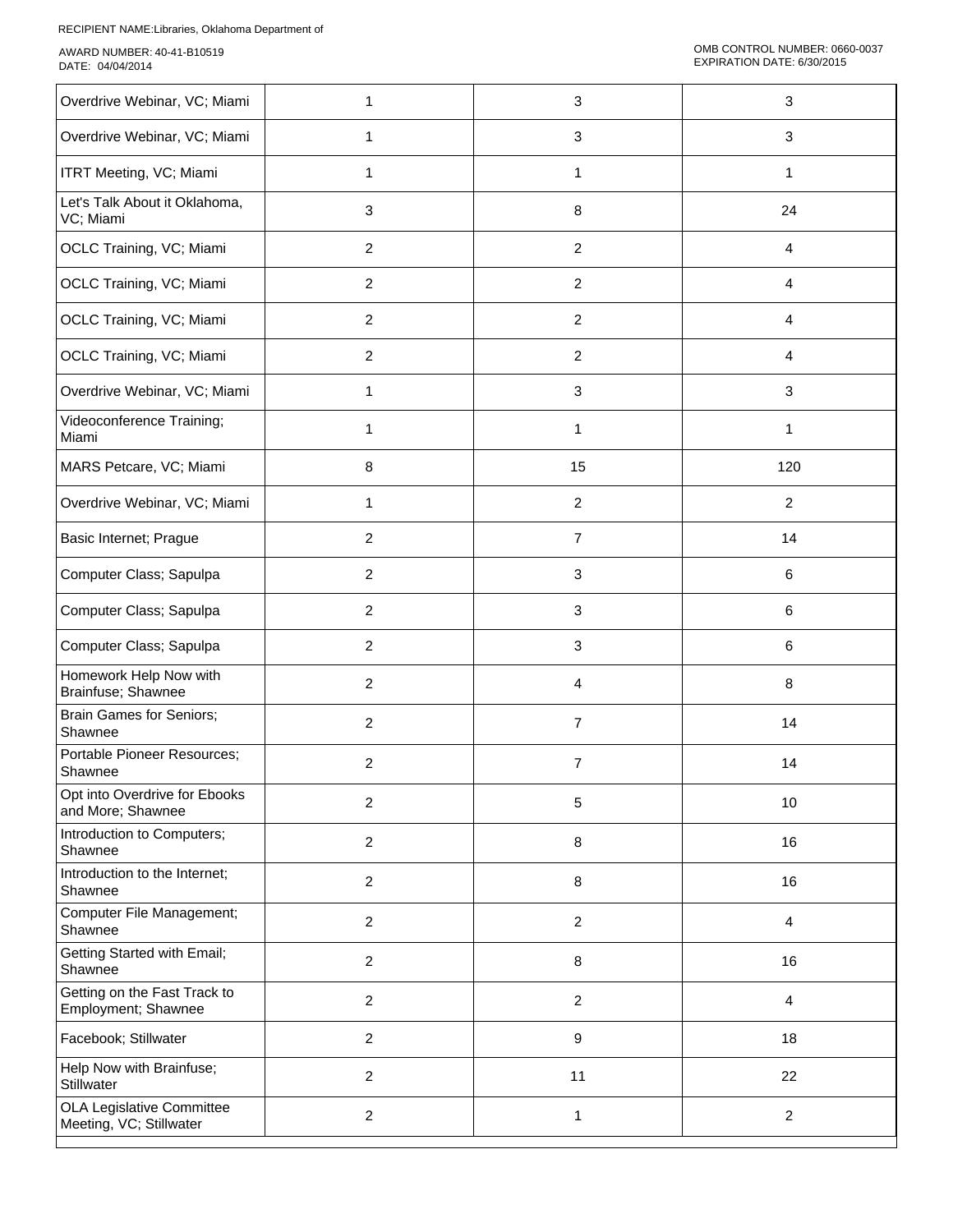| Social Media Bootcamp;<br>Stillwater                                                                      | $\overline{c}$ | 28                      | 56                      |
|-----------------------------------------------------------------------------------------------------------|----------------|-------------------------|-------------------------|
| <b>Blackboard Connect for Staff</b><br>Training, VC; Stillwater                                           | 1              | 6                       | 6                       |
| Getting Started with Email;<br>Shawnee                                                                    | $\overline{2}$ | 9                       | 18                      |
| Introduction to the Internet;<br>Shawnee                                                                  | $\overline{2}$ | 8                       | 16                      |
| Prepare for the ACT with Learn<br>a Test; Shawnee                                                         | $\overline{2}$ | 11                      | 22                      |
| Introduction to Computers;<br>Shawnee                                                                     | $\overline{2}$ | 8                       | 16                      |
| PLDC, VC; Stillwater                                                                                      | $\overline{2}$ | $\overline{c}$          | 4                       |
| Tahlequah Camera Club, VC;<br>Tahlequah                                                                   | $\overline{c}$ | 30                      | 60                      |
| Summer Reading Program, VC;<br>Tahlequah                                                                  | $\overline{c}$ | 15                      | 30                      |
| Computers Inside & Out;<br>Tahlequah                                                                      | 1              | 8                       | $\,8\,$                 |
| E Reader; Sulphur                                                                                         | $\overline{c}$ | 5                       | 10                      |
| Using the Mouse & Keyboard;<br>Tahlequah                                                                  | $\overline{2}$ | 4                       | $\,8\,$                 |
| Using the Mouse & Keyboard;<br>Tahlequah                                                                  | $\overline{2}$ | 8                       | 16                      |
| Working with Windows 7;<br>Tahlequah                                                                      | $\overline{2}$ | 6                       | 12                      |
| Working with Windows 7;<br>Tahlequah                                                                      | $\overline{2}$ | 8                       | 16                      |
| Computer Maintenance;<br>Tahlequah                                                                        | $\overline{2}$ | 3                       | 6                       |
| Computer Maintenance;<br>Tahlequah                                                                        | $\overline{c}$ | 8                       | 16                      |
| Microsoft Word 2010 Basics;<br>Tahlequah                                                                  | $\overline{c}$ | 4                       | 8                       |
| Microsoft Word 2010 Basics;<br>Tahlequah                                                                  | $\overline{2}$ | 8                       | 16                      |
| ODL Videoconference Training,<br>Tahlequah                                                                | $\overline{2}$ | $\mathbf{1}$            | $\overline{c}$          |
| National Library Medicine<br>Affordable Care Act Webinar<br>with Library Staff, VC;<br>Tahlequah          | $\overline{c}$ | $\mathbf{3}$            | $\,6\,$                 |
| Tahlequah Camera Club, VC;<br>Tahlequah                                                                   | $\overline{2}$ | 20                      | 40                      |
| Affordable Healthcare Act, VC;<br>Tahlequah                                                               | 1              | $\boldsymbol{2}$        | $\overline{2}$          |
| Affordable Healthcare Act, VC;<br>Tahlequah                                                               | $\mathbf{1}$   | $\overline{\mathbf{4}}$ | $\overline{\mathbf{4}}$ |
| LATIO Group, Ivan Doig & the<br>Sheep Herding Culture of<br>Montana in the 1940's and 50's;<br>Tishomingo | 1              | 15                      | 15                      |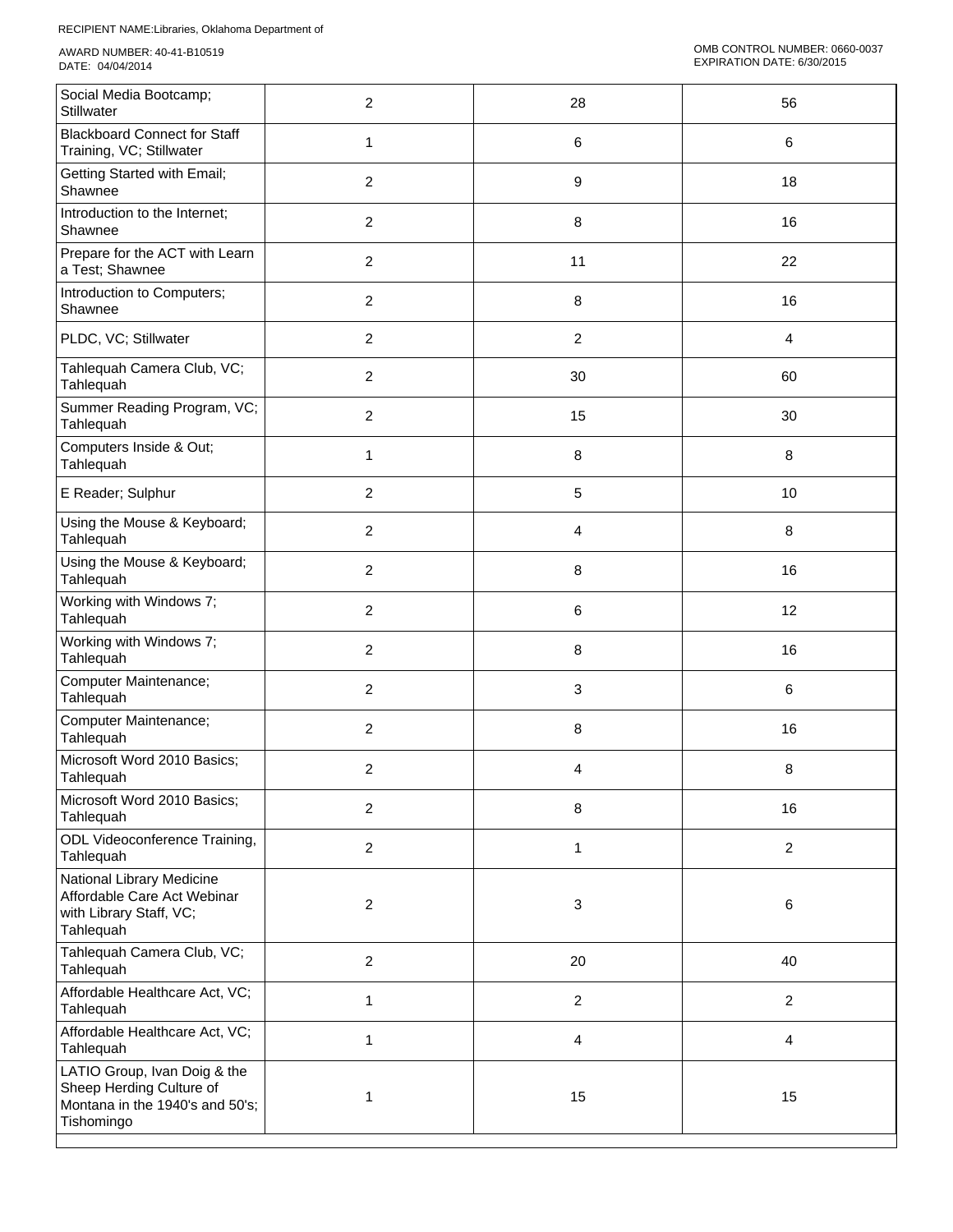| Storytime Planning; Walters                                               | 3                           | 3                       | 9                |  |  |
|---------------------------------------------------------------------------|-----------------------------|-------------------------|------------------|--|--|
| Storytime Planning; Walters                                               | 3                           | 3                       | $\boldsymbol{9}$ |  |  |
| Storytime Planning; Walters                                               | 3                           | 3                       | 9                |  |  |
| Storytime Planning; Walters                                               | 3                           | 3                       | 9                |  |  |
| Nanna's Storytime Corner;<br>Walters                                      | 3                           | 3                       | 9                |  |  |
| Summer Reading Program, VC;<br>Watonga                                    | $\overline{c}$              | 30                      | 60               |  |  |
| Summer Reading Program, VC;<br>Watonga                                    | $\overline{c}$              | 15                      | 30               |  |  |
| Summer Reading Program, VC;<br>Watonga                                    | $\overline{c}$              | 12                      | 24               |  |  |
| Summer Reading Program, VC;<br>Watonga                                    | $\overline{c}$              | 25                      | 50               |  |  |
| <b>Homeschool Students</b><br>Database Training; Watonga                  | 2                           | 5                       | 10               |  |  |
| PLDC Meeting, VC; Watonga                                                 | $\overline{c}$              | 1                       | $\overline{c}$   |  |  |
| Storytelling Workshop, VC<br>Recording; Watonga                           | $\overline{c}$              | 5                       | 10               |  |  |
| Job Seekers Workshop;<br>Workforce Oklahoma, VC;<br>Westville             | 1                           | 5                       | 5                |  |  |
| Job Seekers Workshop;<br>Workshop; Workforce<br>Oklahoma, VC; Westville   | $\overline{c}$              | 1                       | $\overline{c}$   |  |  |
| OK Development Authority<br>Board Meeting, VC; Woodward                   | 1                           | 3                       | $\mathbf{3}$     |  |  |
| Knit Wits Online Tutorial, VC;<br>Woodward                                | 1                           | 10                      | 10               |  |  |
| Book Discussion Group Author<br>Interview, VC; Woodward                   | 1                           | 12                      | 12               |  |  |
| Job Workforce Monthly<br>Meeting, VC; Woodward                            | 1                           | $\overline{c}$          | $\overline{c}$   |  |  |
| <b>Library Book Discussion Group</b><br>Author Interview, VC,<br>Woodward | 1                           | 12                      | 12               |  |  |
| Healthy Lifestyles, VC; Altus                                             | $\overline{c}$              | 8                       | 16               |  |  |
| Healthy Lifestyles, VC; Altus                                             | $\overline{2}$              | 8                       | 16               |  |  |
| Healthy Lifestyles, VC; Altus                                             | 2                           | 8                       | 16               |  |  |
| Healthy Lifestyles, VC; Altus                                             | $\overline{c}$              | 8                       | 16               |  |  |
| Healthy Lifestyles, VC; Altus                                             | $\overline{c}$              | 8                       | 16               |  |  |
|                                                                           | <b>Add Training Program</b> | Remove Training Program |                  |  |  |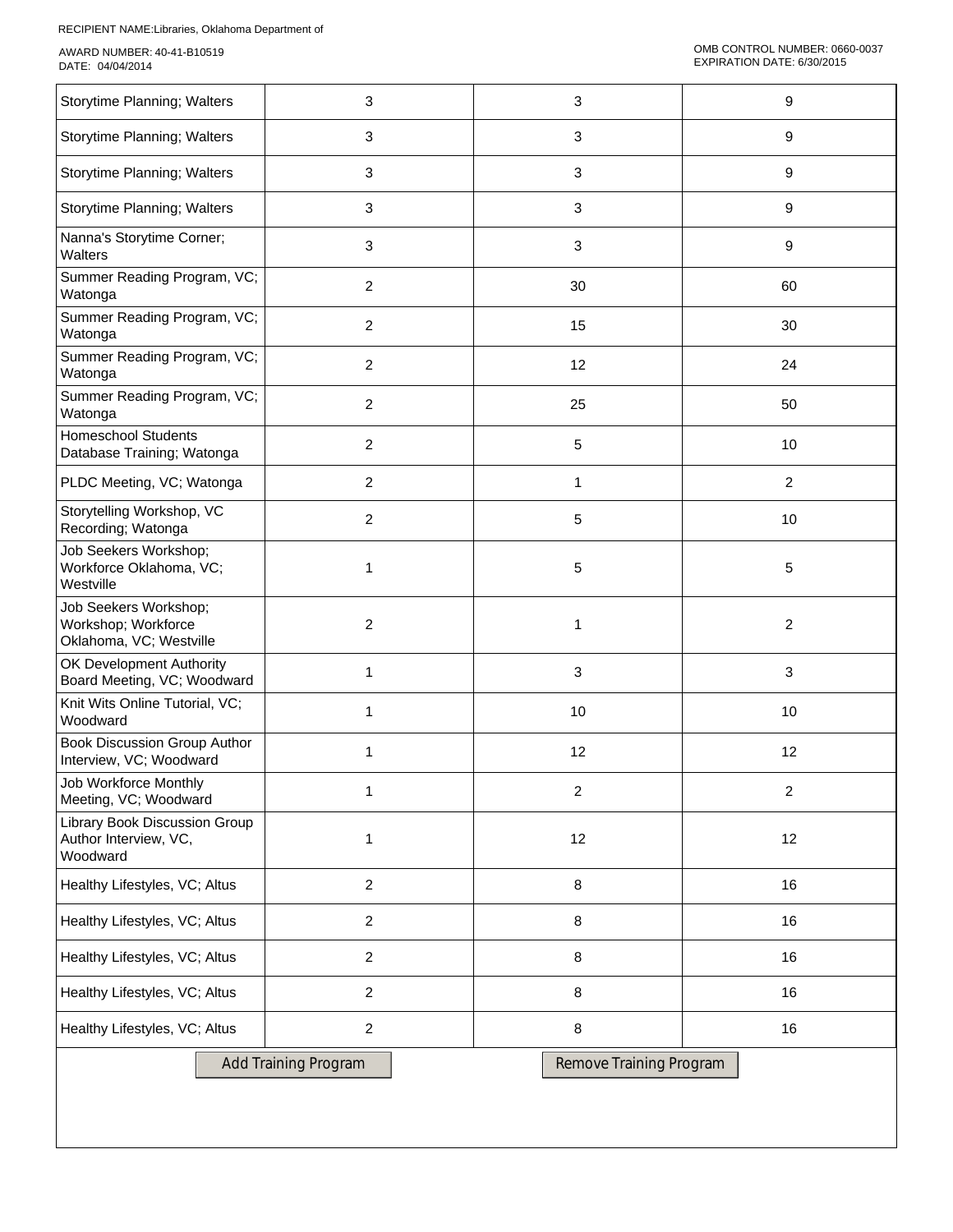**Project Indicators (Next Quarter)**

**1. Please describe significant project accomplishments planned for completion during the next quarter (600 words or less).** Grant completed September 30, 2013; Final bills paid before December 31,2013

**2. Please provide the percent complete anticipated for the following key milestones in your project as of the end of the next quarter. Write "0" in the second column if your project does not include this activity. Figures should be reported cumulatively from award inception to the end of the next reporting quarter. Please provide a narrative description if the planned percent complete is different from the target provided in your baseline plan (300 words or less).**

|      | <b>Milestone</b>                         | <b>Planned</b><br><b>Percent</b><br>Complete | Narrative (describe reasons for any variance from baseline plan<br>or any relevant information) |
|------|------------------------------------------|----------------------------------------------|-------------------------------------------------------------------------------------------------|
|      | 2.a. Overall Project                     | 100                                          | Project activities, goals and milestones have been<br>accomplished.                             |
|      | 2.b. Equipment / Supply Purchases        |                                              | Milestone Data Not Required                                                                     |
|      | 2.c. Public Computer Centers Established |                                              | Milestone Data Not Required                                                                     |
|      | 2.d. Public Computer Centers Improved    |                                              | Milestone Data Not Required                                                                     |
| 2.e. | <b>New Workstations Installed</b>        |                                              | Milestone Data Not Required                                                                     |
| 2.f. | <b>Existing Workstations Upgraded</b>    |                                              | Milestone Data Not Required                                                                     |
|      | 2.g. Outreach Activities                 |                                              | Milestone Data Not Required                                                                     |
| 2.h. | <b>Training Programs</b>                 | ۰                                            | Milestone Data Not Required                                                                     |
| 2.i. | Other (please specify):                  |                                              | Milestone Data Not Required                                                                     |

**3. Please describe any challenges or issues anticipated during the next quarter that may impact planned progress against the project milestones listed above. In particular, please identify any areas or issues where technical assistance from the BTOP program may be useful (600 words or less).**

Grant completed 9-30-13